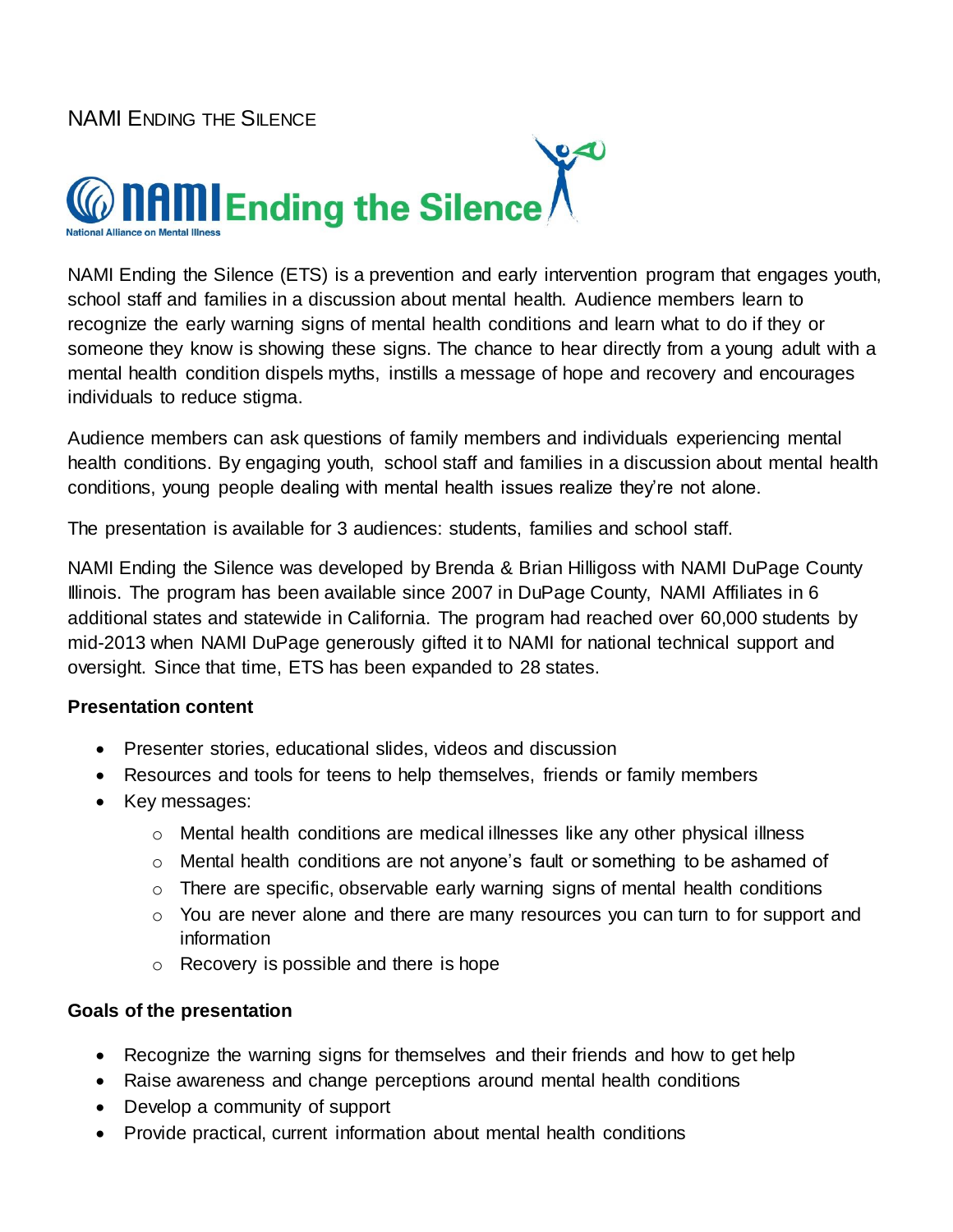• Diminish the stigma around mental health conditions so teens feel comfortable talking about how they feel in order to get the help they need

## **Who can participate**

NAMI Ending the Silence for Students is designed for middle and high school-age youth. The program is typically presented in a health, science or psychology class, but may also be provided to youth groups, clubs and after-school programs.

NAMI Ending the Silence for Families is specifically designed for families and caregivers of middle and high-school youth. NAMI Ending the Silence for School Staff are for all staff who work in middle and high schools.

## **Who can present**

The program is given by a two-person team, one of whom is a young adult with a mental health condition between the ages of 18 and 35. Any adult in recovery with a mental health condition or family member of an individual who experienced or is experiencing a mental health condition may apply to be trained as a program leader. All potential program leaders are screened to determine whether the opportunity is a good fit for the individual and for the organization. Potential program leaders attend an intensive online training followed by an in-person practice session to become certified. All program leaders must be members of NAMI.

## **Program data**

Year launched: 2014 States offered: 41 Leaders trained prior to program gifted from NAMI DuPage (2007): 410 Leaders trained since 2014: 800+ Average annual leaders trained: 160 Participants since 2014: 400,000+ Average annual participants: 80,000

### **Research**

Control group study on program effectiveness

- Date of study: 2015-2017
- Researcher: Otto Wahl, Ph.D. Findings: NAMI Ending the Silence is effective in changing high school students' knowledge and attitudes toward mental health conditions and toward help-seeking The effect is a robust one, occurring across different presenters, across different study schools, and across the diverse populations within those schools
- Published in the Journal of Stigma and Health, 2018